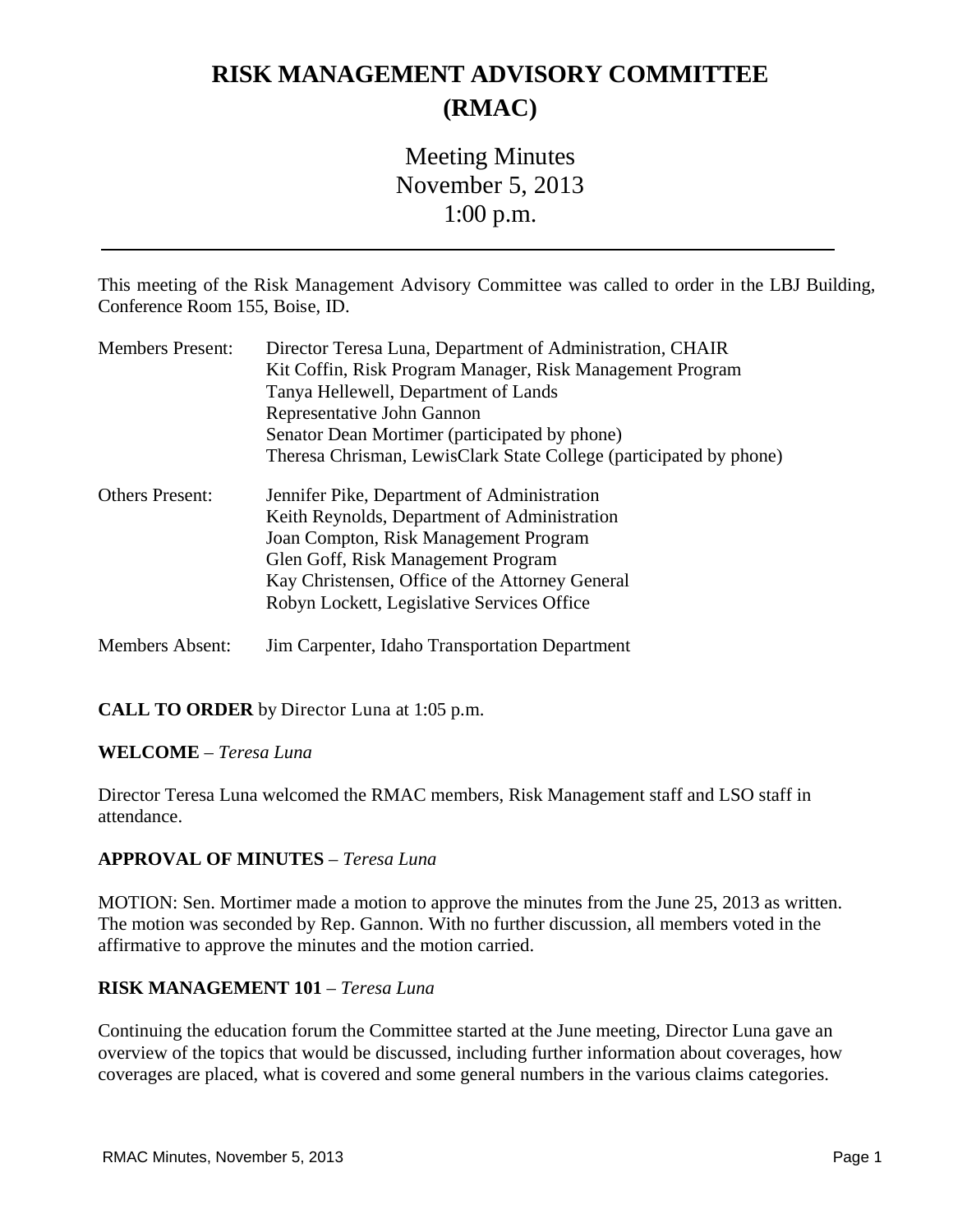Director Luna turned the meeting over to Kit Coffin, Risk Program Manager. (*See Attachment 1 for further explanation of types of coverages.*) Ms. Coffin explained that:

- Risk Management is statutorily responsible to determine the needs for and types of insurance for all State entities. Risk uses a mix of self-funded and commercially funded insurances to accomplish this responsibility.
- For example, for Major Property the State is commercially insured for up to \$250 million per occurrence within the policy year. Risk Management retains \$250,000 of that coverage per occurrence within the policy year. The retention, similar to a deductible, would be paid out of the Retained Risk Account.
- All state agencies receive four (4) basic coverages that are billed through the SWCAP and appropriations process. Those coverages are: Comprehensive Liability, Major Property, Boiler/Machinery and Crime/Employee Bond. Agencies may also choose to participate in two (2) optional coverages available through the SWCAP process: Auto Physical Damage and Inland Marine. Additional coverages are available outside of the SWCAP process such as Foreign Liability, Aviation, Media Professionals Liability (for universities only) and Out-of-State Workers Comp.
- Risk utilizes an actuary to determine the amounts needed for the retained amounts of commercial policies and self-funded amounts. For the commercial coverages, Risk utilizes a commercial broker.
- All agencies use the web-based reporting system for their property and vehicles. It is the agency's responsibility to keep this information up-to-date on a regular basis. This information is used during each renewal period to work with the carriers to determine premiums for the coming policy year. The renewal process begins months ahead of the actual renewal. For example, Risk began working on renewals in September for the coverages that were put in place the following July.
- Many factors can affect the numbers and types of claims Risk processes from year-to-year. Seasonal activities, weather conditions, age and infrastructure, and the variety of missions for the various agencies. Due to the variety of agency missions, it is not particularly helpful to compare the numbers and types of claims from one department to another.
- The life of claim from incident to filing to resolution can vary. There are specific time frames for filing a tort claims with a definite statute of limitations. Claims that go into litigation will likely prolong the life of the claim. Property and auto claims are typically resolved in a much shorter timeframe.
- A snapshot of claims at a given time can change from day to day as claim counts are derived from date of loss. Risk has seen a trend in increased Auto Physical Damage claims, with no direct cause to attribute to this increase. Auto Physical Damage coverage is self-insured with a deductible of \$500 per incident.
- Inland Marine claims have been relatively few in number with a \$50 deductible per incident. Property covered by this policy must have a value of \$2000 or less.